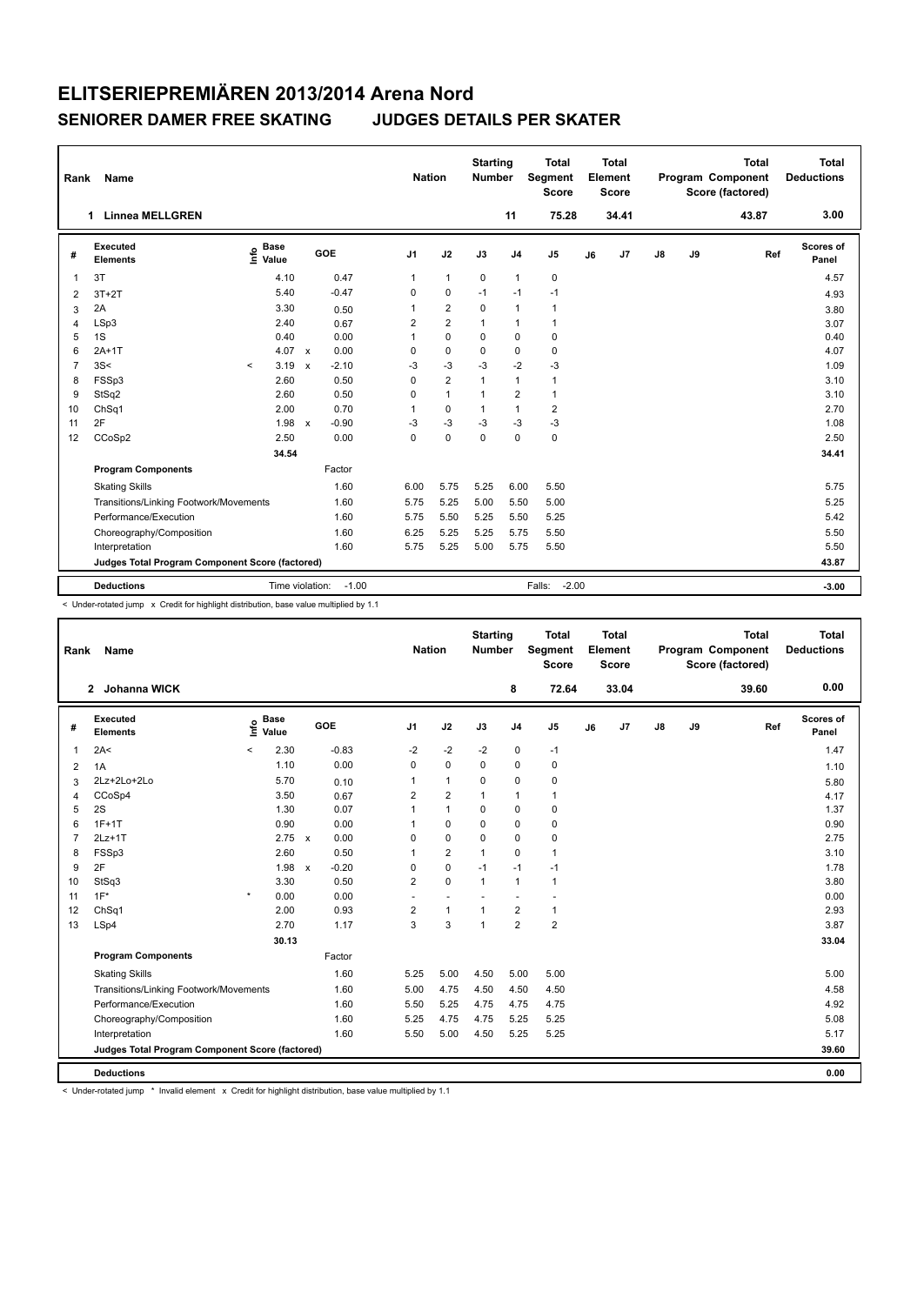| Rank           | Name                                            |                              |                           |         |                | <b>Nation</b>  | <b>Starting</b><br><b>Number</b> |                | <b>Total</b><br>Segment<br><b>Score</b> |    | <b>Total</b><br>Element<br><b>Score</b> |               |    | <b>Total</b><br>Program Component<br>Score (factored) | <b>Total</b><br><b>Deductions</b> |
|----------------|-------------------------------------------------|------------------------------|---------------------------|---------|----------------|----------------|----------------------------------|----------------|-----------------------------------------|----|-----------------------------------------|---------------|----|-------------------------------------------------------|-----------------------------------|
|                | Rosanna SOUFIZADEH<br>3                         |                              |                           |         |                |                |                                  | 4              | 68.85                                   |    | 34.05                                   |               |    | 34.80                                                 | 0.00                              |
| #              | Executed<br><b>Elements</b>                     | <b>Base</b><br>lnfo<br>Value |                           | GOE     | J <sub>1</sub> | J2             | J3                               | J <sub>4</sub> | J <sub>5</sub>                          | J6 | J7                                      | $\mathsf{J}8$ | J9 | Ref                                                   | Scores of<br>Panel                |
| $\mathbf{1}$   | 2F+2T+2Lo                                       | 4.90                         |                           | 0.00    | 0              | 0              | 0                                | $-1$           | 0                                       |    |                                         |               |    |                                                       | 4.90                              |
| $\overline{2}$ | 3S<<                                            | 1.30<br><<                   |                           | $-0.60$ | $-3$           | -3             | $-3$                             | $-3$           | -3                                      |    |                                         |               |    |                                                       | 0.70                              |
| 3              | FCSp4                                           | 3.20                         |                           | 0.83    | 3              | $\overline{2}$ | 1                                | $\overline{2}$ | $\mathbf{1}$                            |    |                                         |               |    |                                                       | 4.03                              |
| 4              | 1A                                              | 1.10                         |                           | 0.00    | 0              | $\mathbf 0$    | $\mathbf 0$                      | $\mathbf 0$    | $\pmb{0}$                               |    |                                         |               |    |                                                       | 1.10                              |
| 5              | CCoSp3                                          | 3.00                         |                           | 0.50    | $\overline{2}$ | $\mathbf{1}$   | $\mathbf{1}$                     | $\overline{1}$ | 0                                       |    |                                         |               |    |                                                       | 3.50                              |
| 6              | StSq2                                           | 2.60                         |                           | 0.50    | $\overline{2}$ | $\mathbf{1}$   | $\Omega$                         | $\overline{1}$ | $\mathbf{1}$                            |    |                                         |               |    |                                                       | 3.10                              |
| $\overline{7}$ | 2Lz                                             | 2.31                         | $\mathsf{x}$              | 0.10    | 1              | $\mathbf{1}$   | 0                                | $\mathbf 0$    | $\pmb{0}$                               |    |                                         |               |    |                                                       | 2.41                              |
| 8              | $2Lz+2T$                                        | 3.74                         | $\boldsymbol{\mathsf{x}}$ | 0.00    | 0              | $\Omega$       | $\Omega$                         | 0              | $-1$                                    |    |                                         |               |    |                                                       | 3.74                              |
| 9              | ChSq1                                           | 2.00                         |                           | 0.47    | $\overline{2}$ | $\mathbf 0$    | 0                                | $\overline{2}$ | 0                                       |    |                                         |               |    |                                                       | 2.47                              |
| 10             | 2Lo                                             | 1.98                         | $\mathsf{x}$              | 0.00    | 1              | $\mathbf 0$    | $\Omega$                         | $\mathbf 0$    | $\mathbf 0$                             |    |                                         |               |    |                                                       | 1.98                              |
| 11             | $2F+1T$                                         | 2.42                         | $\mathsf{x}$              | 0.00    | 0              | $\mathbf 0$    | 0                                | 0              | $-1$                                    |    |                                         |               |    |                                                       | 2.42                              |
| 12             | LSp4                                            | 2.70                         |                           | 1.00    | $\overline{2}$ | $\overline{2}$ | $\overline{2}$                   | $\overline{2}$ | $\mathbf{1}$                            |    |                                         |               |    |                                                       | 3.70                              |
|                |                                                 | 31.25                        |                           |         |                |                |                                  |                |                                         |    |                                         |               |    |                                                       | 34.05                             |
|                | <b>Program Components</b>                       |                              |                           | Factor  |                |                |                                  |                |                                         |    |                                         |               |    |                                                       |                                   |
|                | <b>Skating Skills</b>                           |                              |                           | 1.60    | 5.50           | 4.50           | 4.00                             | 4.50           | 4.00                                    |    |                                         |               |    |                                                       | 4.33                              |
|                | Transitions/Linking Footwork/Movements          |                              |                           | 1.60    | 4.75           | 4.25           | 3.75                             | 4.25           | 3.50                                    |    |                                         |               |    |                                                       | 4.08                              |
|                | Performance/Execution                           |                              |                           | 1.60    | 5.00           | 4.75           | 4.25                             | 4.50           | 4.00                                    |    |                                         |               |    |                                                       | 4.50                              |
|                | Choreography/Composition                        |                              |                           | 1.60    | 4.75           | 4.50           | 4.00                             | 4.50           | 4.25                                    |    |                                         |               |    |                                                       | 4.42                              |
|                | Interpretation                                  |                              |                           | 1.60    | 5.00           | 4.50           | 4.00                             | 4.75           | 4.00                                    |    |                                         |               |    |                                                       | 4.42                              |
|                | Judges Total Program Component Score (factored) |                              |                           |         |                |                |                                  |                |                                         |    |                                         |               |    |                                                       | 34.80                             |
|                |                                                 |                              |                           |         |                |                |                                  |                |                                         |    |                                         |               |    |                                                       |                                   |
|                | <b>Deductions</b>                               |                              |                           |         |                |                |                                  |                |                                         |    |                                         |               |    |                                                       | 0.00                              |

<< Downgraded jump x Credit for highlight distribution, base value multiplied by 1.1

| Rank | Name                                            |         |                      |                           |            | <b>Nation</b>  |              | <b>Starting</b><br><b>Number</b> |                | <b>Total</b><br>Segment<br>Score |    | <b>Total</b><br>Element<br><b>Score</b> |    |    | <b>Total</b><br>Program Component<br>Score (factored) |     | <b>Total</b><br><b>Deductions</b> |
|------|-------------------------------------------------|---------|----------------------|---------------------------|------------|----------------|--------------|----------------------------------|----------------|----------------------------------|----|-----------------------------------------|----|----|-------------------------------------------------------|-----|-----------------------------------|
|      | 4 Felicia ANDERSSON                             |         |                      |                           |            |                |              |                                  | $\overline{7}$ | 66.24                            |    | 30.91                                   |    |    | 35.33                                                 |     | 0.00                              |
| #    | Executed<br><b>Elements</b>                     | Linfo   | <b>Base</b><br>Value |                           | <b>GOE</b> | J <sub>1</sub> | J2           | J3                               | J <sub>4</sub> | J5                               | J6 | J7                                      | J8 | J9 |                                                       | Ref | Scores of<br>Panel                |
| 1    | 1S                                              |         | 0.40                 |                           | $-0.23$    | -3             | $-1$         | -3                               | $-2$           | $-2$                             |    |                                         |    |    |                                                       |     | 0.17                              |
| 2    | 3Lo<                                            | $\,<\,$ | 3.60                 |                           | $-1.40$    | $-2$           | $-2$         | $-2$                             | $-1$           | -2                               |    |                                         |    |    |                                                       |     | 2.20                              |
| 3    | CSp4                                            |         | 2.60                 |                           | 0.00       | 0              | $\pmb{0}$    | $\mathbf 0$                      | $\pmb{0}$      | $\pmb{0}$                        |    |                                         |    |    |                                                       |     | 2.60                              |
| 4    | 2A                                              |         | 3.30                 |                           | 0.00       | 0              | $\mathbf{1}$ | $\Omega$                         | $\mathbf 0$    | $\pmb{0}$                        |    |                                         |    |    |                                                       |     | 3.30                              |
| 5    | StSq2                                           |         | 2.60                 |                           | 0.50       |                | $\pmb{0}$    | $\mathbf{1}$                     | $\mathbf{1}$   | $\mathbf{1}$                     |    |                                         |    |    |                                                       |     | 3.10                              |
| 6    | ChSq1                                           |         | 2.00                 |                           | 0.00       | 0              | $\mathbf 0$  | 0                                | $\overline{2}$ | $\pmb{0}$                        |    |                                         |    |    |                                                       |     | 2.00                              |
| 7    | 2A                                              |         | $3.63 \times$        |                           | $-1.00$    | $-2$           | $-1$         | $-2$                             | $-2$           | $-2$                             |    |                                         |    |    |                                                       |     | 2.63                              |
| 8    | 1S                                              |         | 0.44                 | $\boldsymbol{\mathsf{x}}$ | 0.00       | 0              | $\mathbf 0$  | $\Omega$                         | $\mathbf 0$    | $\pmb{0}$                        |    |                                         |    |    |                                                       |     | 0.44                              |
| 9    | $2T+2T$                                         |         | 2.86 x               |                           | 0.00       | $\Omega$       | $\mathbf 0$  | $\Omega$                         | $\mathbf 0$    | $\pmb{0}$                        |    |                                         |    |    |                                                       |     | 2.86                              |
| 10   | FSSp4                                           |         | 3.00                 |                           | 0.00       | 0              | $\mathbf 0$  | $\Omega$                         | $\mathbf 0$    | $\pmb{0}$                        |    |                                         |    |    |                                                       |     | 3.00                              |
| 11   | 2F+2Lo+2Lo                                      |         | $5.94 \times$        |                           | 0.00       | 1              | $\mathbf 0$  | $\mathbf 0$                      | $\mathbf 0$    | $\pmb{0}$                        |    |                                         |    |    |                                                       |     | 5.94                              |
| 12   | CCoSp2                                          |         | 2.50                 |                           | 0.17       | $\mathbf 0$    | $\mathbf{1}$ | $\mathbf 0$                      | $\overline{1}$ | $\mathbf 0$                      |    |                                         |    |    |                                                       |     | 2.67                              |
| 13   | $2F*$                                           | $\star$ | 0.00                 |                           | 0.00       |                |              |                                  |                |                                  |    |                                         |    |    |                                                       |     | 0.00                              |
|      |                                                 |         | 32.87                |                           |            |                |              |                                  |                |                                  |    |                                         |    |    |                                                       |     | 30.91                             |
|      | <b>Program Components</b>                       |         |                      |                           | Factor     |                |              |                                  |                |                                  |    |                                         |    |    |                                                       |     |                                   |
|      | <b>Skating Skills</b>                           |         |                      |                           | 1.60       | 5.00           | 4.75         | 4.25                             | 4.75           | 4.25                             |    |                                         |    |    |                                                       |     | 4.58                              |
|      | Transitions/Linking Footwork/Movements          |         |                      |                           | 1.60       | 4.75           | 4.50         | 3.75                             | 4.25           | 3.75                             |    |                                         |    |    |                                                       |     | 4.17                              |
|      | Performance/Execution                           |         |                      |                           | 1.60       | 4.75           | 4.75         | 4.00                             | 4.50           | 4.25                             |    |                                         |    |    |                                                       |     | 4.50                              |
|      | Choreography/Composition                        |         |                      |                           | 1.60       | 5.00           | 4.50         | 4.00                             | 4.75           | 4.25                             |    |                                         |    |    |                                                       |     | 4.50                              |
|      | Interpretation                                  |         |                      |                           | 1.60       | 4.75           | 4.50         | 3.75                             | 4.50           | 4.00                             |    |                                         |    |    |                                                       |     | 4.33                              |
|      | Judges Total Program Component Score (factored) |         |                      |                           |            |                |              |                                  |                |                                  |    |                                         |    |    |                                                       |     | 35.33                             |
|      |                                                 |         |                      |                           |            |                |              |                                  |                |                                  |    |                                         |    |    |                                                       |     |                                   |
|      | <b>Deductions</b>                               |         |                      |                           |            |                |              |                                  |                |                                  |    |                                         |    |    |                                                       |     | 0.00                              |

< Under-rotated jump \* Invalid element x Credit for highlight distribution, base value multiplied by 1.1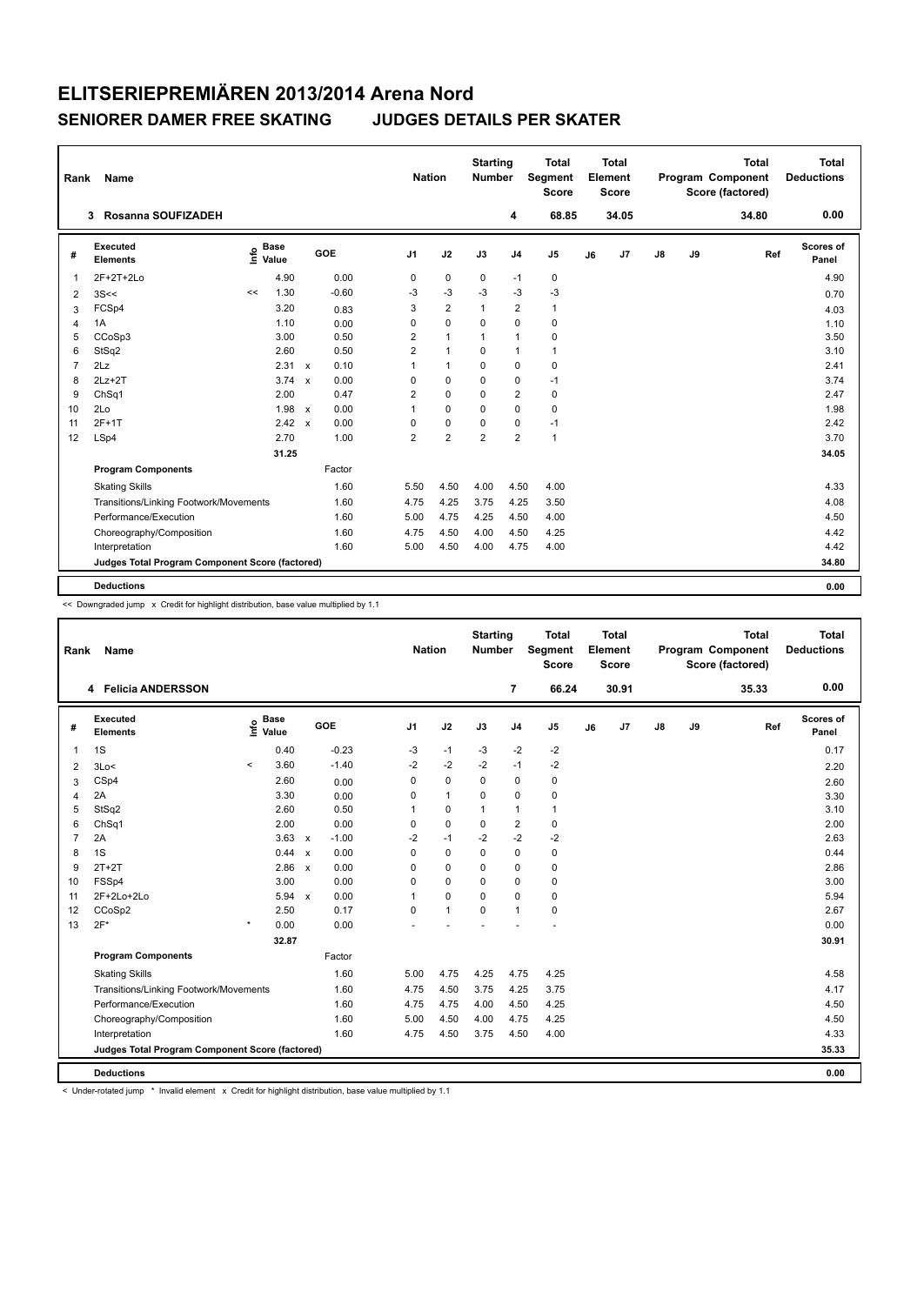|                | Name<br>Rank<br>Mikaela DAHLÖF<br>5             |       |                      |                           |         | <b>Nation</b>  |                | <b>Starting</b><br><b>Number</b> |                | <b>Total</b><br>Segment<br><b>Score</b> |    | Total<br>Element<br><b>Score</b> |               |    | <b>Total</b><br>Program Component<br>Score (factored) | Total<br><b>Deductions</b> |
|----------------|-------------------------------------------------|-------|----------------------|---------------------------|---------|----------------|----------------|----------------------------------|----------------|-----------------------------------------|----|----------------------------------|---------------|----|-------------------------------------------------------|----------------------------|
|                |                                                 |       |                      |                           |         |                |                |                                  | $\overline{2}$ | 66.12                                   |    | 31.31                            |               |    | 34.81                                                 | 0.00                       |
| #              | Executed<br><b>Elements</b>                     | lnfo  | <b>Base</b><br>Value |                           | GOE     | J <sub>1</sub> | J2             | J3                               | J <sub>4</sub> | J <sub>5</sub>                          | J6 | J7                               | $\mathsf{J}8$ | J9 | Ref                                                   | Scores of<br>Panel         |
| $\mathbf 1$    | $2F+2T$                                         |       | 3.10                 |                           | 0.20    | 1              | $\overline{2}$ | $\mathbf{1}$                     | 0              | 0                                       |    |                                  |               |    |                                                       | 3.30                       |
| 2              | 1A                                              |       | 1.10                 |                           | $-0.33$ | $-2$           | $-1$           | $-2$                             | $-1$           | $-2$                                    |    |                                  |               |    |                                                       | 0.77                       |
| 3              | 3S<                                             | $\,<$ | 2.90                 |                           | $-2.10$ | $-3$           | $-3$           | $-3$                             | $-2$           | $-3$                                    |    |                                  |               |    |                                                       | 0.80                       |
| $\overline{4}$ | FCSp3                                           |       | 2.80                 |                           | 0.50    | 2              | $\overline{2}$ | $\mathbf 0$                      | $\mathbf{1}$   | $\pmb{0}$                               |    |                                  |               |    |                                                       | 3.30                       |
| 5              | 2Lz                                             |       | 2.10                 |                           | 0.00    | $\overline{2}$ | $\mathbf 0$    | 0                                | 0              | 0                                       |    |                                  |               |    |                                                       | 2.10                       |
| 6              | FCCoSp2                                         |       | 2.50                 |                           | 0.17    | $\mathbf 0$    | $\mathbf{1}$   | 0                                | $\overline{1}$ | 0                                       |    |                                  |               |    |                                                       | 2.67                       |
| $\overline{7}$ | StSq2                                           |       | 2.60                 |                           | 0.50    | 1              | $\mathbf{1}$   | 1                                | $\overline{1}$ | $\pmb{0}$                               |    |                                  |               |    |                                                       | 3.10                       |
| 8              | 2Lo                                             |       | 1.98                 | $\mathbf{x}$              | 0.00    | 0              | $\mathbf 0$    | $\Omega$                         | 0              | 0                                       |    |                                  |               |    |                                                       | 1.98                       |
| 9              | $2F+2T$                                         |       | 3.41                 | $\boldsymbol{\mathsf{x}}$ | 0.00    | 0              | $\mathbf 0$    | $\mathbf 0$                      | $\mathbf 0$    | $\pmb{0}$                               |    |                                  |               |    |                                                       | 3.41                       |
| 10             | ChSq1                                           |       | 2.00                 |                           | 0.47    | 1              | $\mathbf{1}$   | $\Omega$                         | $\overline{1}$ | $\pmb{0}$                               |    |                                  |               |    |                                                       | 2.47                       |
| 11             | $2F+2T$                                         |       | $3.41 \times$        |                           | 0.00    | 0              | $\mathbf 0$    | $\Omega$                         | $\mathbf 0$    | $\pmb{0}$                               |    |                                  |               |    |                                                       | 3.41                       |
| 12             | CCoSp4                                          |       | 3.50                 |                           | 0.50    | 2              | $\mathbf{1}$   | $\overline{1}$                   | $\overline{1}$ | $\pmb{0}$                               |    |                                  |               |    |                                                       | 4.00                       |
|                |                                                 |       | 31.40                |                           |         |                |                |                                  |                |                                         |    |                                  |               |    |                                                       | 31.31                      |
|                | <b>Program Components</b>                       |       |                      |                           | Factor  |                |                |                                  |                |                                         |    |                                  |               |    |                                                       |                            |
|                | <b>Skating Skills</b>                           |       |                      |                           | 1.60    | 5.00           | 4.75           | 4.00                             | 4.50           | 4.00                                    |    |                                  |               |    |                                                       | 4.42                       |
|                | Transitions/Linking Footwork/Movements          |       |                      |                           | 1.60    | 4.75           | 4.50           | 3.75                             | 4.25           | 3.75                                    |    |                                  |               |    |                                                       | 4.17                       |
|                | Performance/Execution                           |       |                      |                           | 1.60    | 5.25           | 4.75           | 4.00                             | 4.50           | 4.00                                    |    |                                  |               |    |                                                       | 4.42                       |
|                | Choreography/Composition                        |       |                      |                           | 1.60    | 5.00           | 4.50           | 4.00                             | 4.50           | 4.25                                    |    |                                  |               |    |                                                       | 4.42                       |
|                | Interpretation                                  |       |                      |                           | 1.60    | 4.75           | 4.50           | 4.00                             | 4.50           | 3.75                                    |    |                                  |               |    |                                                       | 4.33                       |
|                | Judges Total Program Component Score (factored) |       |                      |                           |         |                |                |                                  |                |                                         |    |                                  |               |    |                                                       | 34.81                      |
|                |                                                 |       |                      |                           |         |                |                |                                  |                |                                         |    |                                  |               |    |                                                       |                            |
|                | <b>Deductions</b>                               |       |                      |                           |         |                |                |                                  |                |                                         |    |                                  |               |    |                                                       | 0.00                       |

< Under-rotated jump x Credit for highlight distribution, base value multiplied by 1.1

| Rank           | Name                                            |         |                                  |              |                   | <b>Nation</b>  |                | <b>Starting</b><br><b>Number</b> |                | <b>Total</b><br>Segment<br><b>Score</b> |    | <b>Total</b><br>Element<br><b>Score</b> |               |    | <b>Total</b><br>Program Component<br>Score (factored) | <b>Total</b><br><b>Deductions</b> |
|----------------|-------------------------------------------------|---------|----------------------------------|--------------|-------------------|----------------|----------------|----------------------------------|----------------|-----------------------------------------|----|-----------------------------------------|---------------|----|-------------------------------------------------------|-----------------------------------|
|                | Melanie KAJANNE-KÄLLSTRÖM<br>6                  |         |                                  |              |                   |                |                |                                  | 1              | 64.10                                   |    | 30.71                                   |               |    | 34.39                                                 | 1.00                              |
| #              | Executed<br><b>Elements</b>                     |         | <b>Base</b><br>e Base<br>E Value |              | GOE               | J <sub>1</sub> | J2             | J3                               | J <sub>4</sub> | J <sub>5</sub>                          | J6 | J7                                      | $\mathsf{J}8$ | J9 | Ref                                                   | Scores of<br>Panel                |
| 1              | 2A                                              |         | 3.30                             |              | $-0.83$           | $-1$           | $-2$           | $-2$                             | $-1$           | $-2$                                    |    |                                         |               |    |                                                       | 2.47                              |
| $\overline{2}$ | $2F+1Lo$                                        |         | 2.30                             |              | 0.00              | 0              | $\mathbf{1}$   | 0                                | $\mathbf 0$    | $\pmb{0}$                               |    |                                         |               |    |                                                       | 2.30                              |
| 3              | 2Lz+1Lo+2S                                      |         | 3.90                             |              | $-0.30$           | $-1$           | 0              | $-1$                             | $-1$           | $-1$                                    |    |                                         |               |    |                                                       | 3.60                              |
| $\overline{4}$ | FSSp4                                           |         | 3.00                             |              | 0.00              | 0              | $\mathbf 0$    | $\mathbf 0$                      | $-1$           | $\pmb{0}$                               |    |                                         |               |    |                                                       | 3.00                              |
| 5              | 1A                                              |         | 1.10                             |              | 0.13              | 2              | $\mathbf{1}$   | 0                                | $\overline{1}$ | 0                                       |    |                                         |               |    |                                                       | 1.23                              |
| 6              | 2Lo+2Lo                                         |         | 3.96                             | $\mathsf{x}$ | 0.00              | 0              | $\mathbf{1}$   | 0                                | $\mathbf 0$    | $\pmb{0}$                               |    |                                         |               |    |                                                       | 3.96                              |
| $\overline{7}$ | CCoSp4                                          |         | 3.50                             |              | 0.67              | 2              | $\overline{2}$ | $\overline{1}$                   | $\Omega$       | $\mathbf{1}$                            |    |                                         |               |    |                                                       | 4.17                              |
| 8              | StSq3                                           |         | 3.30                             |              | 0.50              | $\overline{2}$ | $\mathbf{1}$   | $\mathbf{1}$                     | $\mathbf{1}$   | $\mathbf{1}$                            |    |                                         |               |    |                                                       | 3.80                              |
| 9              | ChSq1                                           |         | 2.00                             |              | 0.47              | 1              | $\mathbf{1}$   | $\Omega$                         | $\overline{2}$ | $\mathbf 0$                             |    |                                         |               |    |                                                       | 2.47                              |
| 10             | 2Lo                                             |         | 1.98                             | $\mathsf{x}$ | 0.00              | 0              | $\mathbf 0$    | $\Omega$                         | $\mathbf 0$    | $\mathbf 0$                             |    |                                         |               |    |                                                       | 1.98                              |
| 11             | 2F<                                             | $\prec$ | 1.43                             | $\mathsf{x}$ | $-0.90$           | $-3$           | $-3$           | $-3$                             | $-3$           | $-3$                                    |    |                                         |               |    |                                                       | 0.53                              |
| 12             | LSp1                                            |         | 1.50                             |              | $-0.30$           | $-1$           | $\mathbf 0$    | $-1$                             | $-1$           | $-1$                                    |    |                                         |               |    |                                                       | 1.20                              |
|                |                                                 |         | 31.27                            |              |                   |                |                |                                  |                |                                         |    |                                         |               |    |                                                       | 30.71                             |
|                | <b>Program Components</b>                       |         |                                  |              | Factor            |                |                |                                  |                |                                         |    |                                         |               |    |                                                       |                                   |
|                | <b>Skating Skills</b>                           |         |                                  |              | 1.60              | 4.75           | 4.50           | 4.25                             | 4.25           | 4.25                                    |    |                                         |               |    |                                                       | 4.33                              |
|                | Transitions/Linking Footwork/Movements          |         |                                  |              | 1.60              | 4.75           | 4.25           | 3.75                             | 4.00           | 4.00                                    |    |                                         |               |    |                                                       | 4.08                              |
|                | Performance/Execution                           |         |                                  |              | 1.60              | 5.00           | 4.50           | 4.25                             | 4.25           | 4.00                                    |    |                                         |               |    |                                                       | 4.33                              |
|                | Choreography/Composition                        |         |                                  |              | 1.60              | 5.00           | 4.25           | 4.00                             | 4.50           | 4.50                                    |    |                                         |               |    |                                                       | 4.42                              |
|                | Interpretation                                  |         |                                  |              | 1.60              | 4.75           | 4.25           | 4.00                             | 4.50           | 4.25                                    |    |                                         |               |    |                                                       | 4.33                              |
|                | Judges Total Program Component Score (factored) |         |                                  |              |                   |                |                |                                  |                |                                         |    |                                         |               |    |                                                       | 34.39                             |
|                | <b>Deductions</b>                               |         |                                  |              | $-1.00$<br>Falls: |                |                |                                  |                |                                         |    |                                         |               |    |                                                       | $-1.00$                           |

< Under-rotated jump x Credit for highlight distribution, base value multiplied by 1.1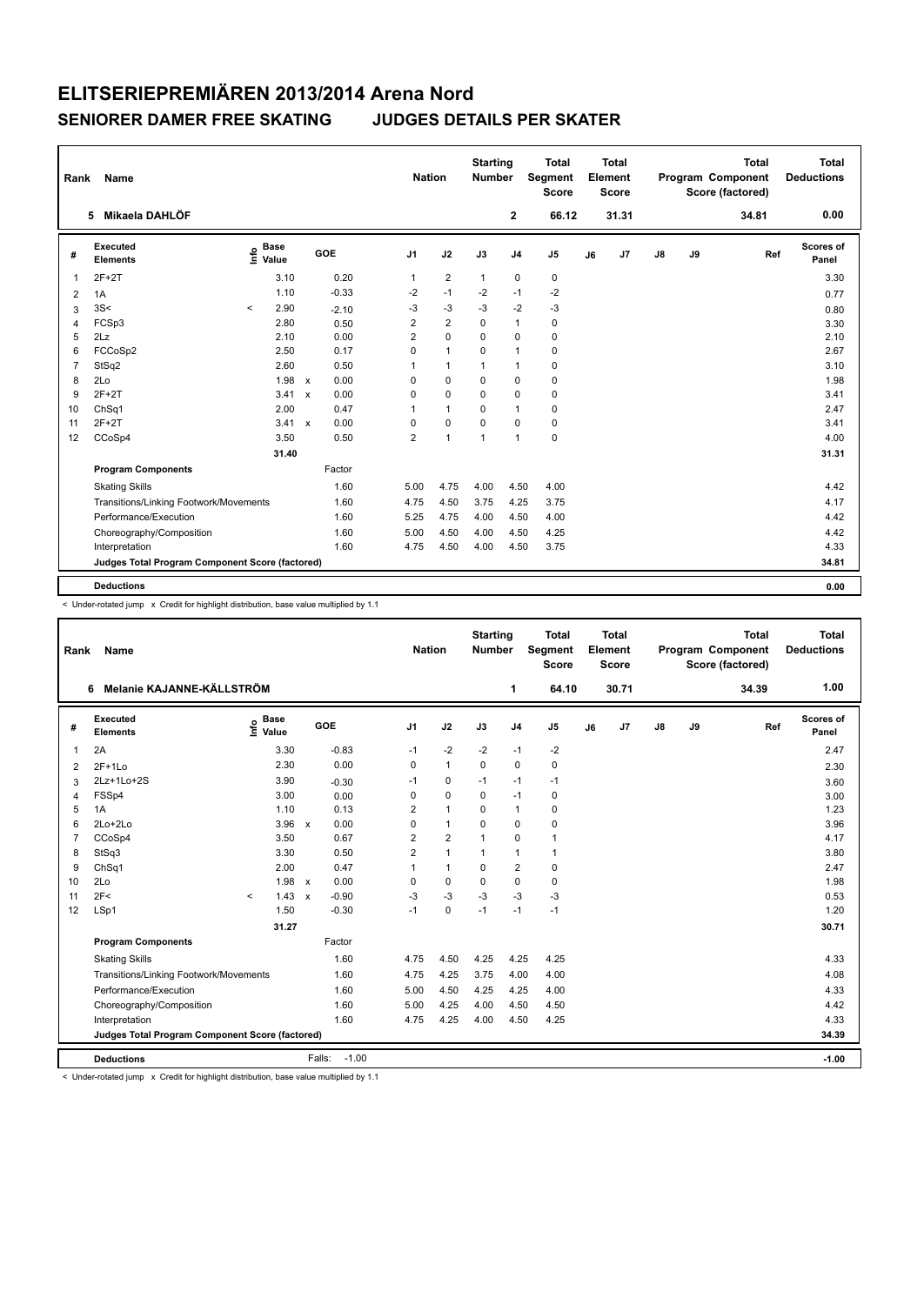| Rank           | Name                                            |         |                      | <b>Nation</b> |                   | <b>Starting</b><br>Number |              | <b>Total</b><br><b>Segment</b><br><b>Score</b> |                | Total<br>Element<br><b>Score</b> |    |       | <b>Total</b><br>Program Component<br>Score (factored) |    | Total<br><b>Deductions</b> |     |                    |
|----------------|-------------------------------------------------|---------|----------------------|---------------|-------------------|---------------------------|--------------|------------------------------------------------|----------------|----------------------------------|----|-------|-------------------------------------------------------|----|----------------------------|-----|--------------------|
|                | 7 Erika LIND                                    |         |                      |               |                   |                           |              |                                                | 10             | 63.05                            |    | 25.79 |                                                       |    | 38.26                      |     | 1.00               |
| #              | Executed<br><b>Elements</b>                     | lnfo    | <b>Base</b><br>Value |               | GOE               | J <sub>1</sub>            | J2           | J3                                             | J <sub>4</sub> | J5                               | J6 | J7    | $\mathsf{J}8$                                         | J9 |                            | Ref | Scores of<br>Panel |
| $\overline{1}$ | 1A+2T+2Lo<                                      | $\prec$ | 3.70                 |               | $-0.20$           | $-1$                      | $-1$         | $-2$                                           | $-1$           | $-1$                             |    |       |                                                       |    |                            |     | 3.50               |
| 2              | $3S<+2T<$                                       | $\prec$ | 3.80                 |               | $-2.10$           | $-3$                      | $-3$         | $-3$                                           | $-2$           | $-3$                             |    |       |                                                       |    |                            |     | 1.70               |
| 3              | 3Lo<                                            | $\prec$ | 3.60                 |               | $-2.10$           | -3                        | $-3$         | $-3$                                           | $-2$           | $-3$                             |    |       |                                                       |    |                            |     | 1.50               |
| $\overline{4}$ | 3S<                                             | $\prec$ | 2.90                 |               | $-2.10$           | $-3$                      | $-3$         | -3                                             | $-3$           | $-3$                             |    |       |                                                       |    |                            |     | 0.80               |
| 5              | FCSp2                                           |         | 2.30                 |               | 0.00              | 0                         | $\mathbf{1}$ | $\Omega$                                       | $\mathbf 0$    | $\mathbf 0$                      |    |       |                                                       |    |                            |     | 2.30               |
| 6              | StSq3                                           |         | 3.30                 |               | 0.83              | 2                         | $\mathbf{1}$ | 2                                              | $\mathbf{1}$   | $\overline{\mathbf{c}}$          |    |       |                                                       |    |                            |     | 4.13               |
| $\overline{7}$ | 2A<                                             | $\prec$ | 2.53                 | $\mathsf{x}$  | $-1.17$           | $-2$                      | $-3$         | $-2$                                           | $-2$           | $-3$                             |    |       |                                                       |    |                            |     | 1.36               |
| 8              | LSp2                                            |         | 1.90                 |               | 0.67              | $\overline{2}$            | $\mathbf{1}$ | $\mathbf{1}$                                   | $\overline{2}$ | $\mathbf 0$                      |    |       |                                                       |    |                            |     | 2.57               |
| 9              | ChSq1                                           |         | 2.00                 |               | 0.00              | $\Omega$                  | $\Omega$     | $\Omega$                                       | $\mathbf{1}$   | $-1$                             |    |       |                                                       |    |                            |     | 2.00               |
| 10             | 2F                                              |         | 1.98                 | $\mathsf{x}$  | $-0.30$           | $-1$                      | $-1$         | $-1$                                           | $-1$           | $-1$                             |    |       |                                                       |    |                            |     | 1.68               |
| 11             | 2Lz<                                            | $\prec$ | 1.65                 | $\mathbf{x}$  | $-0.90$           | -3                        | $-3$         | $-2$                                           | $-3$           | $-3$                             |    |       |                                                       |    |                            |     | 0.75               |
| 12             | CCoSp4                                          |         | 3.50                 |               | 0.00              | $\Omega$                  | $\mathbf{1}$ | $\Omega$                                       | $\Omega$       | $\mathbf 0$                      |    |       |                                                       |    |                            |     | 3.50               |
|                |                                                 |         | 33.16                |               |                   |                           |              |                                                |                |                                  |    |       |                                                       |    |                            |     | 25.79              |
|                | <b>Program Components</b>                       |         |                      |               | Factor            |                           |              |                                                |                |                                  |    |       |                                                       |    |                            |     |                    |
|                | <b>Skating Skills</b>                           |         |                      |               | 1.60              | 4.75                      | 5.00         | 4.50                                           | 5.25           | 4.75                             |    |       |                                                       |    |                            |     | 4.83               |
|                | Transitions/Linking Footwork/Movements          |         |                      |               | 1.60              | 4.50                      | 4.75         | 4.00                                           | 4.75           | 4.50                             |    |       |                                                       |    |                            |     | 4.58               |
|                | Performance/Execution                           |         |                      |               | 1.60              | 4.75                      | 4.50         | 4.25                                           | 5.00           | 5.00                             |    |       |                                                       |    |                            |     | 4.75               |
|                | Choreography/Composition                        |         |                      |               | 1.60              | 5.00                      | 4.50         | 4.00                                           | 5.25           | 5.00                             |    |       |                                                       |    |                            |     | 4.83               |
|                | Interpretation                                  |         |                      |               | 1.60              | 4.75                      | 4.75         | 4.00                                           | 5.25           | 5.25                             |    |       |                                                       |    |                            |     | 4.92               |
|                | Judges Total Program Component Score (factored) |         |                      |               |                   |                           |              |                                                |                |                                  |    |       |                                                       |    |                            |     | 38.26              |
|                | <b>Deductions</b>                               |         |                      |               | $-1.00$<br>Falls: |                           |              |                                                |                |                                  |    |       |                                                       |    |                            |     | $-1.00$            |

< Under-rotated jump x Credit for highlight distribution, base value multiplied by 1.1

| Rank           | Name                                            |          |                      |              |                   | <b>Nation</b>  |              | <b>Starting</b><br><b>Number</b> |                | <b>Total</b><br>Segment<br><b>Score</b> |    | <b>Total</b><br>Element<br><b>Score</b> |               |    | <b>Total</b><br>Program Component<br>Score (factored) | <b>Total</b><br><b>Deductions</b> |
|----------------|-------------------------------------------------|----------|----------------------|--------------|-------------------|----------------|--------------|----------------------------------|----------------|-----------------------------------------|----|-----------------------------------------|---------------|----|-------------------------------------------------------|-----------------------------------|
|                | <b>Angelica OLSSON</b><br>8                     |          |                      |              |                   |                |              |                                  | 3              | 61.63                                   |    | 26.62                                   |               |    | 36.01                                                 | 1.00                              |
| #              | Executed<br><b>Elements</b>                     | ١nf٥     | <b>Base</b><br>Value |              | GOE               | J <sub>1</sub> | J2           | J3                               | J <sub>4</sub> | J <sub>5</sub>                          | J6 | J7                                      | $\mathsf{J}8$ | J9 | Ref                                                   | Scores of<br>Panel                |
| 1              | 3F<                                             | $\,<$    | 3.70                 |              | $-2.10$           | -3             | $-3$         | $-3$                             | $-3$           | $-3$                                    |    |                                         |               |    |                                                       | 1.60                              |
| $\overline{2}$ | 2Lo                                             |          | 1.80                 |              | 0.00              | 0              | $\pmb{0}$    | $\mathbf 0$                      | $\mathbf 0$    | $\pmb{0}$                               |    |                                         |               |    |                                                       | 1.80                              |
| 3              | 3T<                                             | $\hat{}$ | 2.90                 |              | $-2.10$           | $-3$           | $-3$         | $-3$                             | $-3$           | $-3$                                    |    |                                         |               |    |                                                       | 0.80                              |
| $\overline{4}$ | FCoSp3                                          |          | 2.50                 |              | 0.00              | 0              | $\mathbf{1}$ | $\mathbf 0$                      | $\mathbf 0$    | $\pmb{0}$                               |    |                                         |               |    |                                                       | 2.50                              |
| 5              | 2Lz                                             | е        | 2.10                 |              | $-0.40$           | 0              | $-2$         | $-1$                             | $-1$           | $-2$                                    |    |                                         |               |    |                                                       | 1.70                              |
| 6              | 1A                                              |          | 1.10                 |              | 0.00              | 1              | $\mathbf 0$  | $\mathbf 0$                      | $\mathbf 0$    | $\pmb{0}$                               |    |                                         |               |    |                                                       | 1.10                              |
| 7              | CCSp4                                           |          | 3.20                 |              | 0.50              | $\mathbf{1}$   | $\mathbf{1}$ | 0                                | $\overline{1}$ | $\mathbf{1}$                            |    |                                         |               |    |                                                       | 3.70                              |
| 8              | $2Lz+2T<$                                       | e        | 3.30                 | $\mathsf{x}$ | $-0.50$           | $-1$           | $-3$         | $-2$                             | $-1$           | $-2$                                    |    |                                         |               |    |                                                       | 2.80                              |
| 9              | 2F                                              |          | 1.98                 | $\mathsf{x}$ | 0.00              | 0              | $\mathbf 0$  | 0                                | $\mathbf 0$    | $\mathbf 0$                             |    |                                         |               |    |                                                       | 1.98                              |
| 10             | CCoSp3                                          |          | 3.00                 |              | 0.17              | 0              | $\mathbf{1}$ | $\Omega$                         | $\mathbf{1}$   | $\mathbf 0$                             |    |                                         |               |    |                                                       | 3.17                              |
| 11             | StSq2                                           |          | 2.60                 |              | 0.17              | 1              | $\mathbf 0$  | 0                                | $\mathbf{1}$   | $\pmb{0}$                               |    |                                         |               |    |                                                       | 2.77                              |
| 12             | ChSq1                                           |          | 2.00                 |              | 0.70              | 1              | $\mathbf{1}$ | $\overline{1}$                   | $\overline{2}$ | $\mathbf{1}$                            |    |                                         |               |    |                                                       | 2.70                              |
|                |                                                 |          | 30.18                |              |                   |                |              |                                  |                |                                         |    |                                         |               |    |                                                       | 26.62                             |
|                | <b>Program Components</b>                       |          |                      |              | Factor            |                |              |                                  |                |                                         |    |                                         |               |    |                                                       |                                   |
|                | <b>Skating Skills</b>                           |          |                      |              | 1.60              | 5.00           | 5.00         | 4.25                             | 4.75           | 4.25                                    |    |                                         |               |    |                                                       | 4.67                              |
|                | Transitions/Linking Footwork/Movements          |          |                      |              | 1.60              | 4.50           | 4.25         | 4.00                             | 4.25           | 3.50                                    |    |                                         |               |    |                                                       | 4.17                              |
|                | Performance/Execution                           |          |                      |              | 1.60              | 5.25           | 5.00         | 4.25                             | 4.75           | 4.25                                    |    |                                         |               |    |                                                       | 4.67                              |
|                | Choreography/Composition                        |          |                      |              | 1.60              | 4.75           | 4.75         | 4.00                             | 4.75           | 4.00                                    |    |                                         |               |    |                                                       | 4.50                              |
|                | Interpretation                                  |          |                      |              | 1.60              | 5.00           | 4.75         | 4.00                             | 4.50           | 4.25                                    |    |                                         |               |    |                                                       | 4.50                              |
|                | Judges Total Program Component Score (factored) |          |                      |              |                   |                |              |                                  |                |                                         |    |                                         |               |    |                                                       | 36.01                             |
|                | <b>Deductions</b>                               |          |                      |              | $-1.00$<br>Falls: |                |              |                                  |                |                                         |    |                                         |               |    |                                                       | $-1.00$                           |

< Under-rotated jump x Credit for highlight distribution, base value multiplied by 1.1 e Jump take off with wrong edge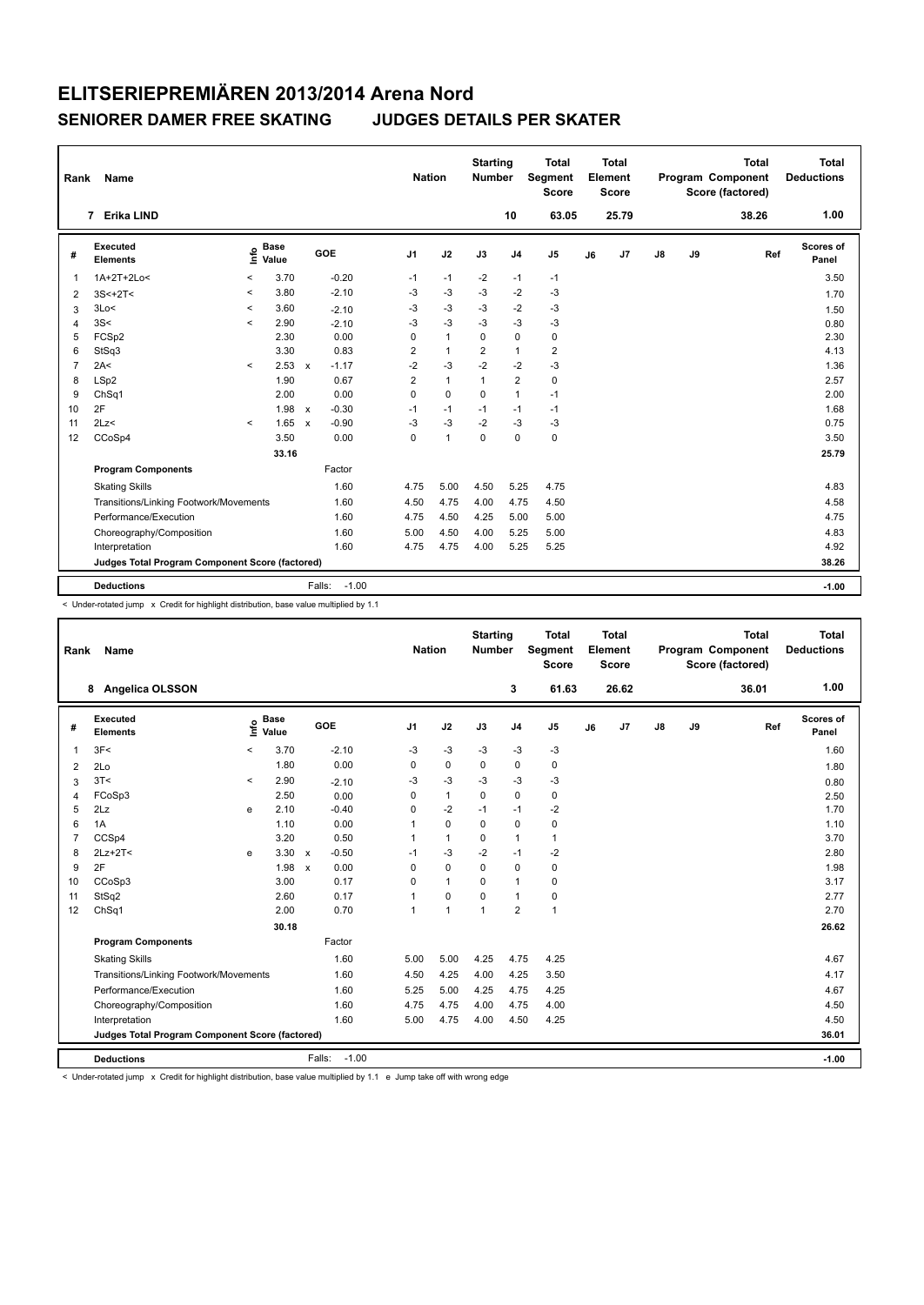| Rank           | Name                                            |         |                                  |                           |                   | <b>Nation</b>  |              | <b>Starting</b><br><b>Number</b> |                | <b>Total</b><br>Segment<br><b>Score</b> |    | Total<br>Element<br><b>Score</b> |               |    | <b>Total</b><br>Program Component<br>Score (factored) | Total<br><b>Deductions</b> |
|----------------|-------------------------------------------------|---------|----------------------------------|---------------------------|-------------------|----------------|--------------|----------------------------------|----------------|-----------------------------------------|----|----------------------------------|---------------|----|-------------------------------------------------------|----------------------------|
|                | <b>Fredrica LASOME</b><br>9                     |         |                                  |                           |                   |                |              |                                  | 9              | 60.44                                   |    | 29.04                            |               |    | 34.40                                                 | 3.00                       |
| #              | <b>Executed</b><br><b>Elements</b>              |         | <b>Base</b><br>e Base<br>E Value |                           | GOE               | J <sub>1</sub> | J2           | J3                               | J <sub>4</sub> | J <sub>5</sub>                          | J6 | J7                               | $\mathsf{J}8$ | J9 | Ref                                                   | <b>Scores of</b><br>Panel  |
| $\overline{1}$ | 2A                                              |         | 3.30                             |                           | $-1.00$           | $-2$           | $-2$         | $-2$                             | $-1$           | $-2$                                    |    |                                  |               |    |                                                       | 2.30                       |
| 2              | 2Lo                                             |         | 1.80                             |                           | 0.30              | 1              | $\mathbf{1}$ | 1                                | $\mathbf{1}$   | $\mathbf{1}$                            |    |                                  |               |    |                                                       | 2.10                       |
| 3              | 3S<                                             | $\prec$ | 2.90                             |                           | $-2.10$           | -3             | $-3$         | $-3$                             | $-3$           | $-3$                                    |    |                                  |               |    |                                                       | 0.80                       |
| 4              | CCoSp4                                          |         | 3.50                             |                           | 0.50              | $\overline{2}$ | $\mathbf{1}$ | 1                                | $\mathbf{1}$   | $\mathbf 0$                             |    |                                  |               |    |                                                       | 4.00                       |
| 5              | 2F                                              |         | 1.80                             |                           | $-0.50$           | $-2$           | $-1$         | $-2$                             | $-2$           | $-1$                                    |    |                                  |               |    |                                                       | 1.30                       |
| 6              | $2Lz+2T2$                                       | $\,<$   | 3.00                             |                           | $-0.30$           | $-1$           | $-1$         | $-1$                             | $\mathbf 0$    | $-1$                                    |    |                                  |               |    |                                                       | 2.70                       |
| $\overline{7}$ | LSp3                                            |         | 2.40                             |                           | 0.17              | 1              | $\mathbf 0$  | 0                                | $\mathbf{1}$   | 0                                       |    |                                  |               |    |                                                       | 2.57                       |
| 8              | $2F+2T$                                         |         | 3.41                             | $\mathsf{x}$              | 0.10              | 1              | $\mathbf{1}$ | $\mathbf 0$                      | $\mathbf 0$    | $\mathbf 0$                             |    |                                  |               |    |                                                       | 3.51                       |
| 9              | 2A                                              |         | 3.63                             | $\boldsymbol{\mathsf{x}}$ | $-1.50$           | $-3$           | $-3$         | $-3$                             | $-3$           | $-2$                                    |    |                                  |               |    |                                                       | 2.13                       |
| 10             | FSSp1                                           |         | 2.00                             |                           | 0.33              | $\Omega$       | $\mathbf{1}$ | $\Omega$                         | $\mathbf{1}$   | $\mathbf{1}$                            |    |                                  |               |    |                                                       | 2.33                       |
| 11             | StSq3                                           |         | 3.30                             |                           | 0.00              | $\Omega$       | 0            | $\Omega$                         | $\mathbf{1}$   | 0                                       |    |                                  |               |    |                                                       | 3.30                       |
| 12             | ChSq1                                           |         | 2.00                             |                           | 0.00              | $\Omega$       | $\mathbf 0$  | $\Omega$                         | $\overline{2}$ | $\mathbf 0$                             |    |                                  |               |    |                                                       | 2.00                       |
|                |                                                 |         | 33.04                            |                           |                   |                |              |                                  |                |                                         |    |                                  |               |    |                                                       | 29.04                      |
|                | <b>Program Components</b>                       |         |                                  |                           | Factor            |                |              |                                  |                |                                         |    |                                  |               |    |                                                       |                            |
|                | <b>Skating Skills</b>                           |         |                                  |                           | 1.60              | 4.50           | 4.25         | 4.00                             | 4.50           | 4.50                                    |    |                                  |               |    |                                                       | 4.42                       |
|                | Transitions/Linking Footwork/Movements          |         |                                  |                           | 1.60              | 4.25           | 3.75         | 3.75                             | 4.00           | 4.25                                    |    |                                  |               |    |                                                       | 4.00                       |
|                | Performance/Execution                           |         |                                  |                           | 1.60              | 4.75           | 4.25         | 3.75                             | 4.50           | 4.75                                    |    |                                  |               |    |                                                       | 4.50                       |
|                | Choreography/Composition                        |         |                                  |                           | 1.60              | 4.50           | 4.00         | 3.75                             | 4.50           | 4.50                                    |    |                                  |               |    |                                                       | 4.33                       |
|                | Interpretation                                  |         |                                  |                           | 1.60              | 4.50           | 4.00         | 3.75                             | 4.50           | 4.25                                    |    |                                  |               |    |                                                       | 4.25                       |
|                | Judges Total Program Component Score (factored) |         |                                  |                           |                   |                |              |                                  |                |                                         |    |                                  |               |    |                                                       | 34.40                      |
|                | <b>Deductions</b>                               |         |                                  |                           | $-3.00$<br>Falls: |                |              |                                  |                |                                         |    |                                  |               |    |                                                       | $-3.00$                    |

< Under-rotated jump x Credit for highlight distribution, base value multiplied by 1.1

| Rank           | Name                                            |                                    |                         | <b>Nation</b>  |              | <b>Starting</b><br><b>Number</b> |                | <b>Total</b><br>Segment<br><b>Score</b> |    | <b>Total</b><br>Element<br><b>Score</b> |               |    | <b>Total</b><br>Program Component<br>Score (factored) | <b>Total</b><br><b>Deductions</b> |
|----------------|-------------------------------------------------|------------------------------------|-------------------------|----------------|--------------|----------------------------------|----------------|-----------------------------------------|----|-----------------------------------------|---------------|----|-------------------------------------------------------|-----------------------------------|
|                | Susanna FRYDÉN<br>10                            |                                    |                         |                |              |                                  | 6              | 54.23                                   |    | 25.43                                   |               |    | 30.80                                                 | 2.00                              |
| #              | Executed<br><b>Elements</b>                     | <b>Base</b><br>$\frac{6}{5}$ Value | GOE                     | J <sub>1</sub> | J2           | J3                               | J <sub>4</sub> | J <sub>5</sub>                          | J6 | J7                                      | $\mathsf{J}8$ | J9 | Ref                                                   | Scores of<br>Panel                |
| 1              | $2S+2T$                                         | 2.60                               | 0.00                    | 0              | $\pmb{0}$    | 0                                | $\mathbf 0$    | $\pmb{0}$                               |    |                                         |               |    |                                                       | 2.60                              |
| $\overline{2}$ | 1A                                              | 1.10                               | $-0.60$                 | -3             | $-3$         | $-3$                             | $-3$           | $-3$                                    |    |                                         |               |    |                                                       | 0.50                              |
| 3              | 3T                                              | 4.10                               | $-1.40$                 | $-2$           | $-2$         | $-2$                             | $-2$           | $-2$                                    |    |                                         |               |    |                                                       | 2.70                              |
| $\overline{4}$ | FSSp2                                           | 2.30                               | $-0.10$                 | $-1$           | 0            | 0                                | $\mathbf{1}$   | $-1$                                    |    |                                         |               |    |                                                       | 2.20                              |
| 5              | 1F                                              | 0.50                               | $-0.23$                 | $-3$           | $-2$         | $-3$                             | $-2$           | $-2$                                    |    |                                         |               |    |                                                       | 0.27                              |
| 6              | 2A                                              | 3.63                               | $-1.50$<br>$\mathsf{x}$ | $-3$           | $-3$         | $-3$                             | $-3$           | -3                                      |    |                                         |               |    |                                                       | 2.13                              |
| $\overline{7}$ | StSq2                                           | 2.60                               | 0.00                    | $\Omega$       | $\mathbf 0$  | 0                                | $\mathbf{1}$   | 0                                       |    |                                         |               |    |                                                       | 2.60                              |
| 8              | CSp2                                            | 1.80                               | 0.00                    | 0              | $\mathbf{1}$ | 0                                | $\mathbf 0$    | $\mathbf 0$                             |    |                                         |               |    |                                                       | 1.80                              |
| 9              | ChSq1                                           | 2.00                               | 0.00                    | $-1$           | 0            | 0                                | $\mathbf{1}$   | 0                                       |    |                                         |               |    |                                                       | 2.00                              |
| 10             | $2Lo+2T$                                        | 3.41 x                             | $-0.10$                 | 0              | $\Omega$     | $\Omega$                         | $-1$           | $-1$                                    |    |                                         |               |    |                                                       | 3.31                              |
| 11             | $2F+1T$                                         | 2.42                               | $-0.60$<br>$\mathbf{x}$ | $-2$           | $-1$         | $-2$                             | $-2$           | $-2$                                    |    |                                         |               |    |                                                       | 1.82                              |
| 12             | CCoSp4                                          | 3.50                               | 0.00                    | 0              | $\mathbf 0$  | 0                                | $\mathbf 0$    | $\mathbf 0$                             |    |                                         |               |    |                                                       | 3.50                              |
|                |                                                 | 29.96                              |                         |                |              |                                  |                |                                         |    |                                         |               |    |                                                       | 25.43                             |
|                | <b>Program Components</b>                       |                                    | Factor                  |                |              |                                  |                |                                         |    |                                         |               |    |                                                       |                                   |
|                | <b>Skating Skills</b>                           |                                    | 1.60                    | 4.25           | 4.00         | 3.75                             | 4.25           | 3.75                                    |    |                                         |               |    |                                                       | 4.00                              |
|                | Transitions/Linking Footwork/Movements          |                                    | 1.60                    | 3.75           | 3.75         | 3.50                             | 4.00           | 3.25                                    |    |                                         |               |    |                                                       | 3.67                              |
|                | Performance/Execution                           |                                    | 1.60                    | 3.75           | 4.00         | 3.50                             | 4.00           | 3.75                                    |    |                                         |               |    |                                                       | 3.83                              |
|                | Choreography/Composition                        |                                    | 1.60                    | 4.25           | 3.75         | 3.75                             | 4.25           | 3.75                                    |    |                                         |               |    |                                                       | 3.92                              |
|                | Interpretation                                  |                                    | 1.60                    | 4.25           | 3.75         | 3.75                             | 4.00           | 3.25                                    |    |                                         |               |    |                                                       | 3.83                              |
|                | Judges Total Program Component Score (factored) |                                    |                         |                |              |                                  |                |                                         |    |                                         |               |    |                                                       | 30.80                             |
|                | <b>Deductions</b>                               |                                    | $-2.00$<br>Falls:       |                |              |                                  |                |                                         |    |                                         |               |    |                                                       | $-2.00$                           |

x Credit for highlight distribution, base value multiplied by 1.1